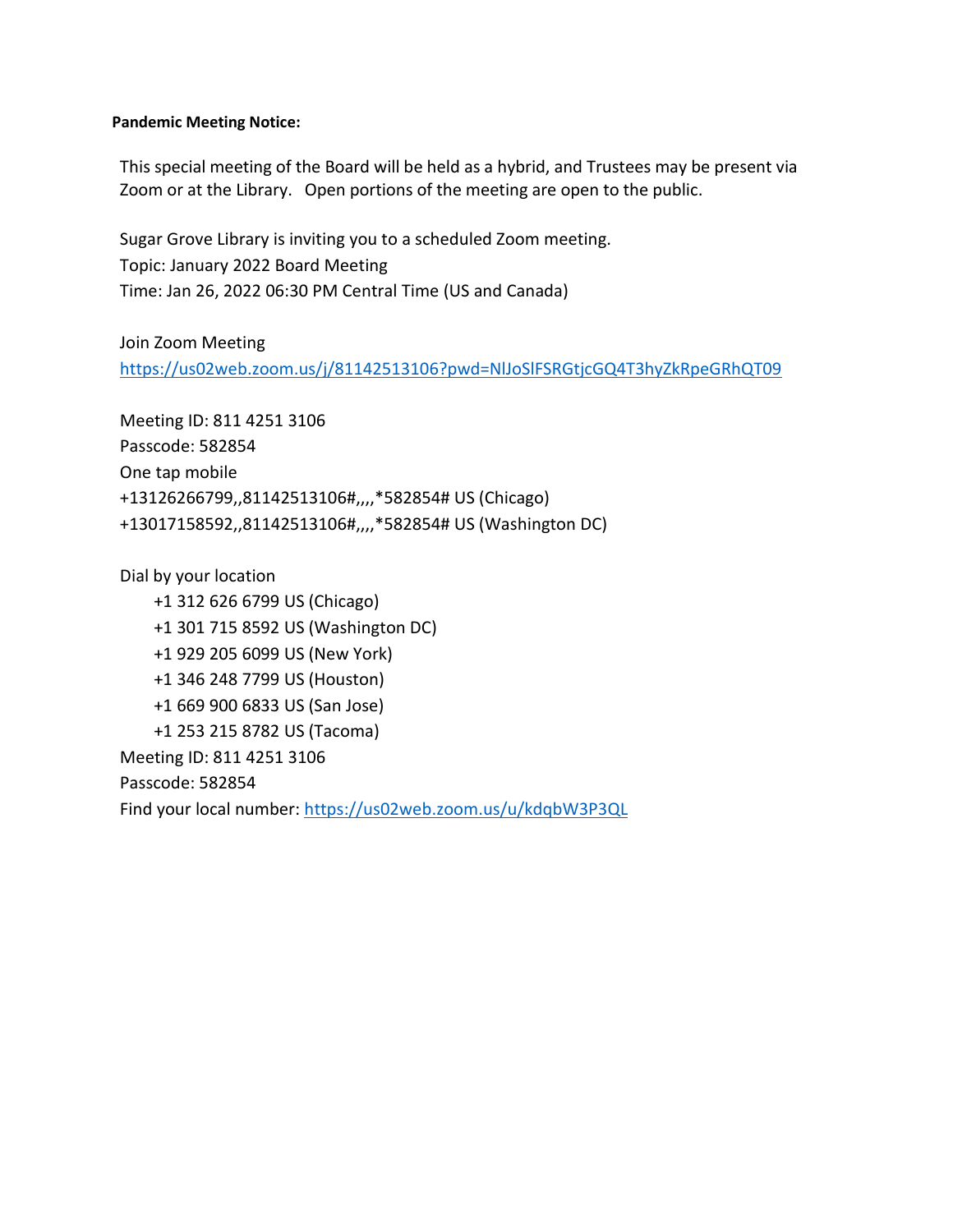# **Regular Meeting of the Board of Trustees Sugar Grove Public Library District Wednesday, January 26, 2022 6:30 p.m.**

# **Public Notice:**

The regular monthly Board meeting of the Sugar Grove Public Library Board of Trustees will be held on January 26, 2022 at 125 S. Municipal Drive in Sugar Grove, Illinois. This meeting is open, and members of the public are welcome to attend.

Any person who has a disability requiring accommodations to participate in this meeting should contact the Sugar Grove Library during regular business hours within 48 hours before the meeting. Requests for a qualified interpreter require three working days advance notice.

- 1. Call to Order/Roll Call and Introduction of Trustees
- 2. Public Comment Copies of written comments may be given to the Board's secretary for

inclusion in the library's public records\*

- a. Pledge of Allegiance
- **3.** Approval of Minutes **Action Required**
	- a. December  $1<sup>st</sup>$ , 2021 Special Meeting
	- b. December  $1<sup>st</sup>$ , 2021 Special Meeting Closed Session
	- c. December 15<sup>th</sup>, 2021 Regular Meeting
	- d. December  $15^{th}$ , 2021 Regular Meeting Closed Session #1
	- e. December 15<sup>th</sup>, 2021 Regular Meeting Closed Session #2
	- f. January  $5<sup>th</sup>$ , 2022 Special Meeting
	- g. January 5<sup>th</sup>, 2022 Special Meeting Closed Session
- 4. Correspondence
- 5. Review of Financial Reports
- **6.** Approval of the Check Registers **Action Required**
	- a. A review and approval of expenditures for the check register for December 2021 -

\$803,540.23

- 7. Director's Report
- 8. Board Representative Reports
	- a. Building and Grounds
	- b. Finance
	- c. Personnel/Policy
	- d. Strategic Planning
- 9. Friends and Foundation report